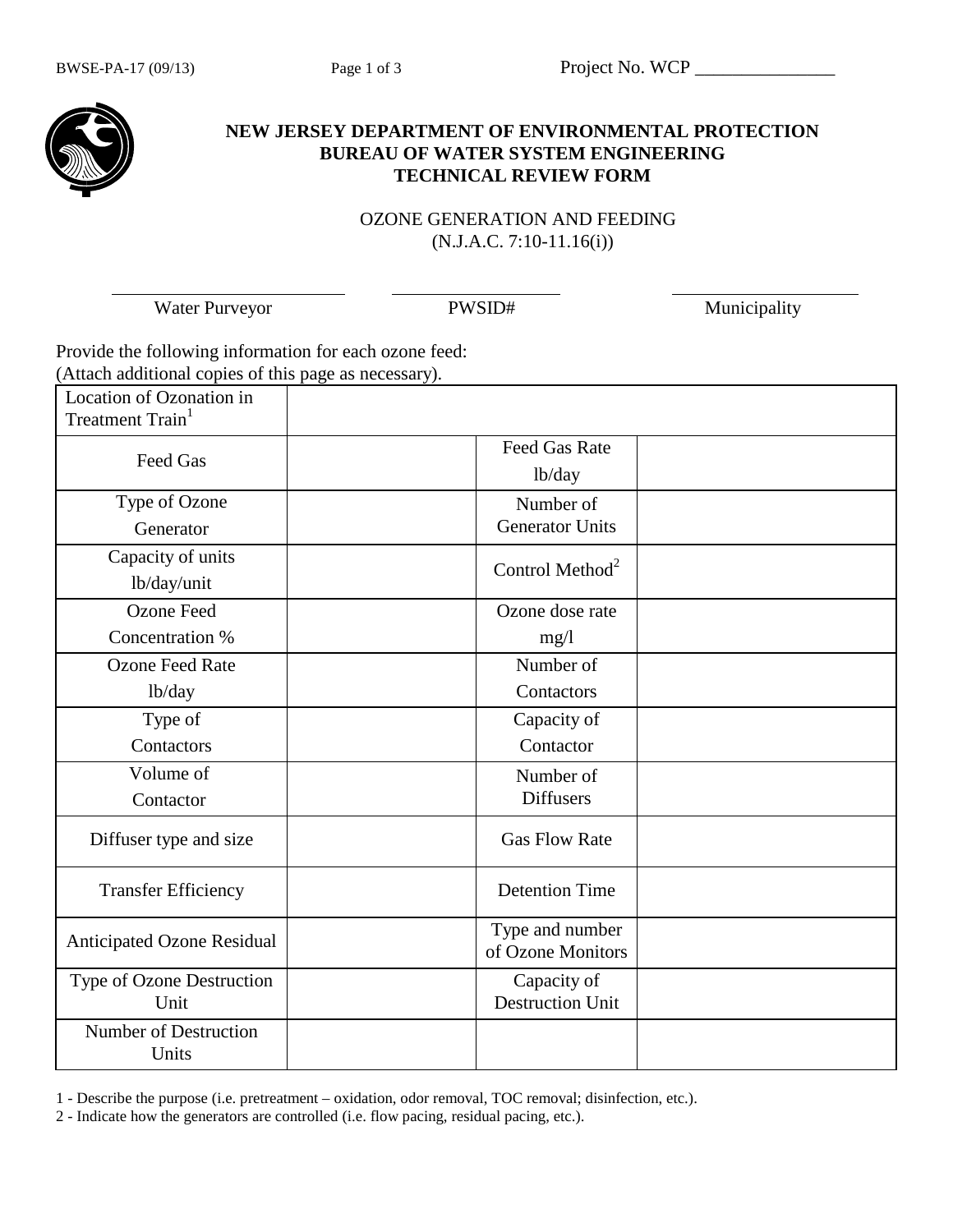BWSE-PA-17 (09/13) Page 2 of 3 Project No. WCP \_\_\_\_\_\_\_\_\_\_\_\_\_\_\_\_\_\_\_\_\_\_\_\_\_\_\_\_\_\_\_\_\_

|                                                                                                                                                                                         | <b>YES</b> | N <sub>O</sub> | N/A |
|-----------------------------------------------------------------------------------------------------------------------------------------------------------------------------------------|------------|----------------|-----|
| <b>General Information</b>                                                                                                                                                              |            |                |     |
| 1. For those ozone treatment facilities which treat multiple sources<br>or whose capacity exceeds 20% of the system capacity, are a minimum of<br>two ozone generators provided?        |            |                |     |
| 2. Is the variation in the accuracy of the feed system less than 5% of the intended<br>dosage?                                                                                          |            |                |     |
| 3. Are there means provided to accurately measure the amount of ozone fed?                                                                                                              |            |                |     |
| 4. Is equipment used for ozonation adequately protected and corrosion resistant?<br>$(N.J.A.C. 7:10-11.16(i)2)$                                                                         |            |                |     |
| <b>Ozone Generators</b>                                                                                                                                                                 |            |                |     |
| 1. Is the ozone generator cooling water introduced through an air gap<br>or other approved method to prevent back siphonage?                                                            |            |                |     |
| 2. If liquid oxygen used as a feed gas is a minimum of 30 days storage provided?<br>If not how many days of storage is provided?<br>Are there multiple contractors to deliver chemical? |            |                |     |
| 4. Does the ozonation equipment have firm capacity to achieve the maximum design<br>output of the station?                                                                              |            |                |     |
| <b>Ozone Contactors</b>                                                                                                                                                                 |            |                |     |
| 1. For pretreatment in surface water treatment plants are a minimum of two<br>contactors provided?                                                                                      |            |                |     |
| 2. Are contactors sealed to prevent escape of ozone to the atmosphere?                                                                                                                  |            |                |     |
| 3. Is equipment (ozone distructors) provided to remove ozone from waste gas<br>stream prior to discharge to atmosphere?                                                                 |            |                |     |
| 4. For those ozone treatment facilities which treat multiple sources or whose capacity<br>exceeds 20% of the system capacity, are a minimum of two ozone destructors<br>provided?       |            |                |     |
|                                                                                                                                                                                         |            |                |     |